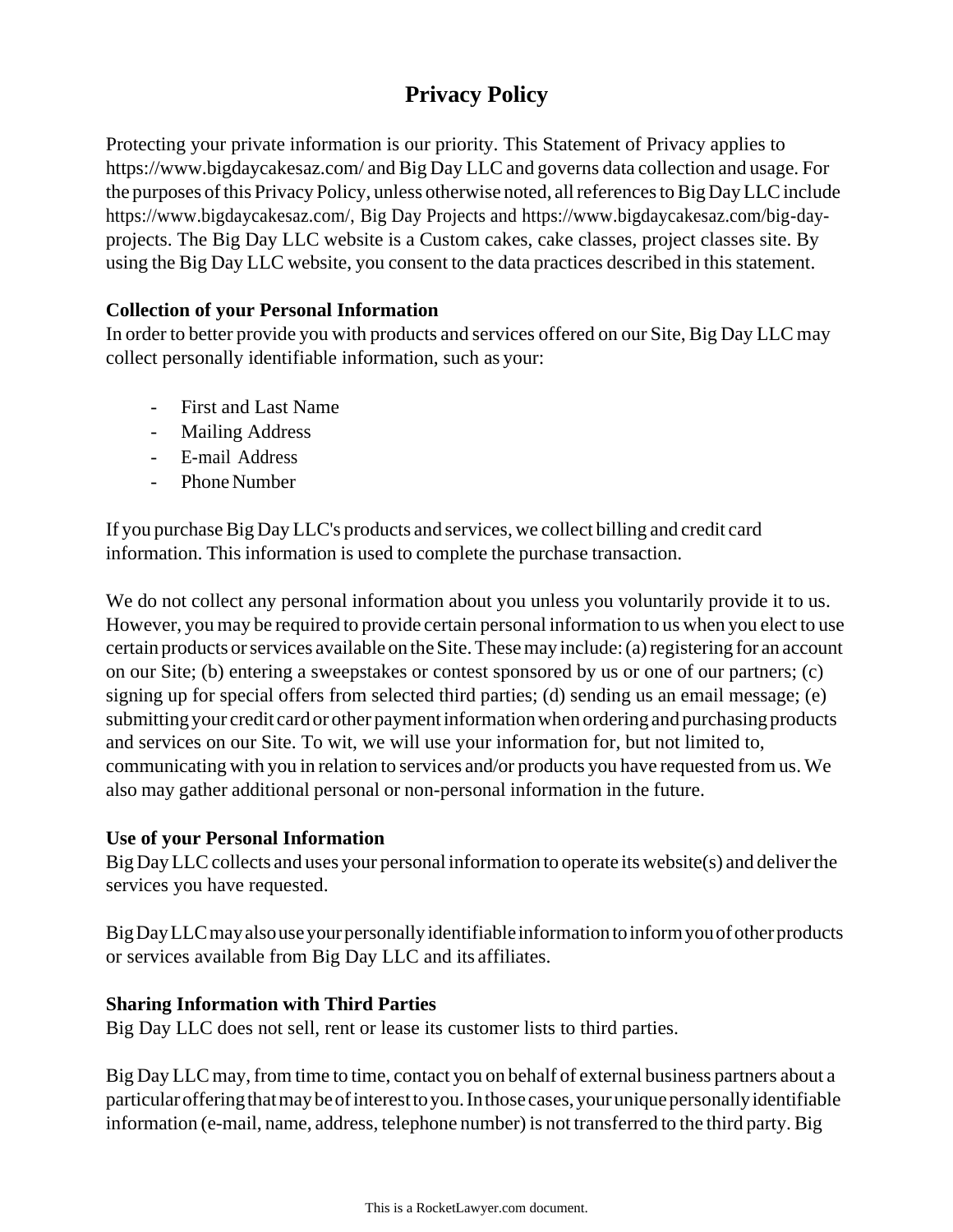Day LLC may share data with trusted partners to help perform statistical analysis, send you email or postal mail, provide customer support, or arrange for deliveries. All such third parties are prohibited from using your personal information except to provide these services to Big Day LLC, and they are required to maintain the confidentiality of your information.

Big Day LLC may disclose your personal information, without notice, if required to do so by law or in the good faith belief that such action is necessary to: (a) conform to the edicts of the law or comply with legal process served on Big Day LLC or the site; (b) protect and defend the rights or property of Big Day LLC; and/or (c) act under exigent circumstances to protect the personal safety of users of Big Day LLC, or the public.

# **Tracking User Behavior**

Big Day LLC may keep track of the websites and pages our users visit within Big Day LLC, in order to determine what Big Day LLC services are the most popular. This data is used to deliver customized content and advertising within Big Day LLC to customers whose behavior indicates that they are interested in a particular subject area.

# **Automatically Collected Information**

Information about your computer hardware and software may be automatically collected by Big Day LLC. This information can include: your IP address, browser type, domain names, access times and referring website addresses. This information is used for the operation of the service, to maintain quality of the service, and to provide general statistics regarding use of the Big Day LLC website.

## **Use of Cookies**

The Big Day LLC website may use "cookies" to help you personalize your online experience. A cookie is a text file that is placed on your hard disk by a web page server. Cookies cannot be used to run programs or deliver virusesto your computer.Cookies are uniquely assigned to you, and can only be read by a web server in the domain that issued the cookie to you.

One of the primary purposes of cookiesisto provide a convenience feature to save you time. The purpose of a cookie is to tell the Web server that you have returned to a specific page. For example, if you personalize Big Day LLC pages, or register with Big Day LLC site or services, a cookiehelpsBigDayLLCtorecallyourspecificinformationonsubsequentvisits.Thissimplifies the process of recording your personal information, such as billing addresses, shipping addresses, and so on. When you return to the same Big Day LLC website, the information you previously provided can be retrieved, so you can easily use the Big Day LLC features that you customized.

You have the ability to accept or decline cookies. Most Web browsers automatically accept cookies, but you can usuallymodify your browsersetting to decline cookiesif you prefer.If you choose to decline cookies, you may not be able to fully experience the interactive features ofthe Big Day LLC services or websites you visit.

## **Links**

This website contains links to other sites. Please be aware that we are not responsible for the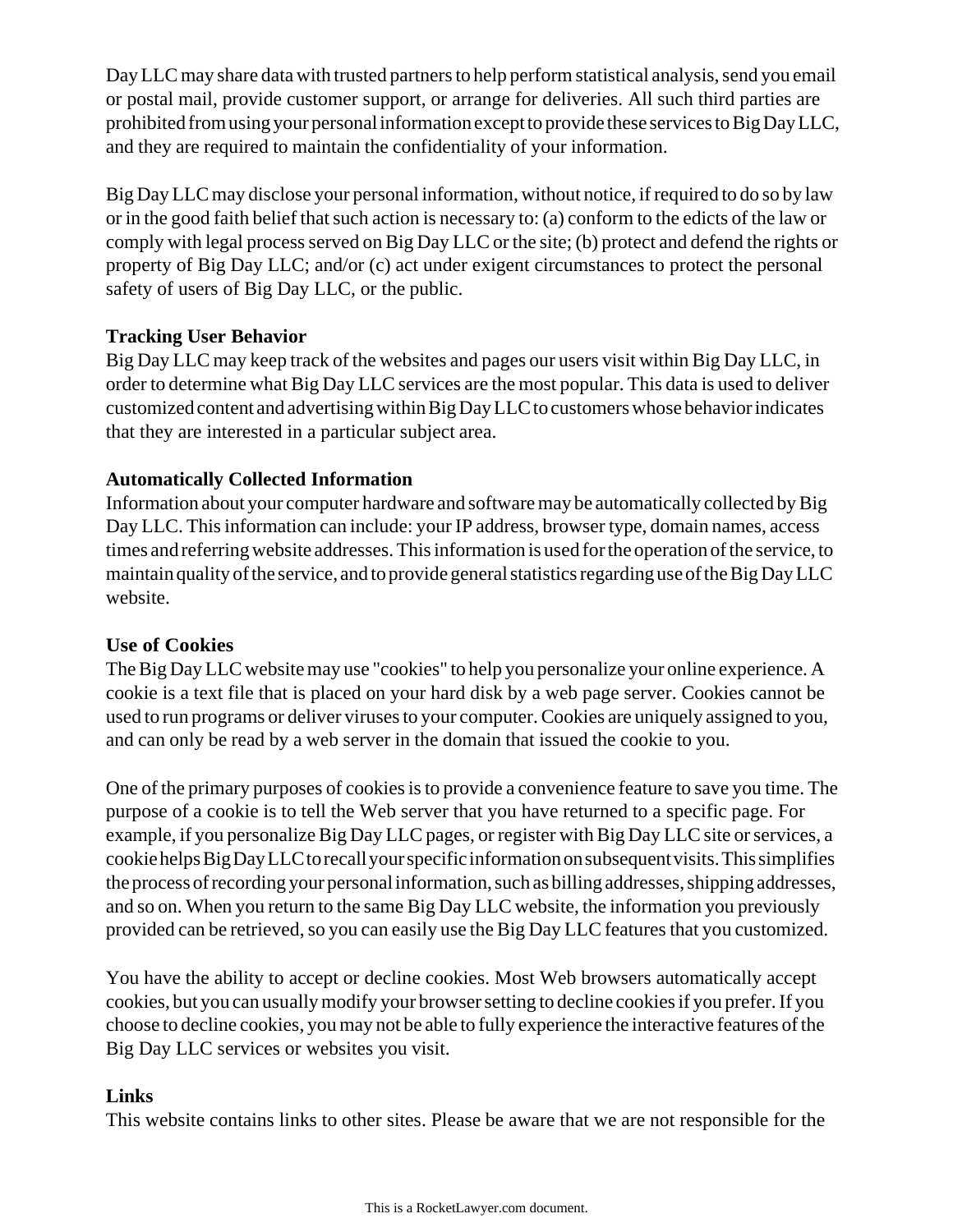content or privacy practices of such other sites. We encourage our users to be aware when they leave our site and to read the privacy statements of any other site that collects personally identifiable information.

#### **Security of your Personal Information**

Big Day LLC secures your personal information from unauthorized access, use, or disclosure. Big Day LLC uses the following methods for this purpose:

SSL Protocol

When personal information (such as a credit card number) is transmitted to other websites, it is protected through the use of encryption, such as the Secure Sockets Layer (SSL) protocol.

We strive to take appropriate security measures to protect against unauthorized access to or alteration of your personal information. Unfortunately, no data transmission over the Internet or any wireless network can be guaranteed to be 100% secure. As a result, while we strive to protect your personal information, you acknowledge that: (a) there are security and privacy limitations inherent to the Internet which are beyond our control; and (b) security, integrity, and privacy of any and all information and data exchanged between you and us through this Site cannot be guaranteed.

## **Right to Deletion**

Subject to certain exceptions set out below, on receipt of a verifiable request from you, we will:

- Delete your personal information from our records; and
- Direct any service providers to delete your personal information from their records.

Please note that we may not be able to comply with requests to delete your personal information if it is necessary to:

- Complete the transaction for which the personal information was collected, fulfill the terms of a written warranty or product recall conducted in accordance with federal law, provide a good or service requested by you, or reasonably anticipated within the context of our ongoing business relationship with you, or otherwise perform a contract between you and us;
- Detect security incidents, protect against malicious, deceptive, fraudulent, or illegal activity; or prosecute those responsible for that activity;
- Debug to identify and repair errors that impair existing intended functionality;
- Exercise free speech, ensure the right of another consumer to exercise his or her right of free speech, or exercise another right provided for bylaw;
- Comply with the California Electronic Communications Privacy Act;
- Engage inpublicorpeer-reviewedscientific,historical,orstatisticalresearchinthe public interest that adheresto all other applicable ethics and privacy laws, when our deletion of the information is likely to render impossible or seriously impair the achievement of such research, provided we have obtained your informed consent;
- Enable solely internal uses that are reasonably aligned with your expectations based on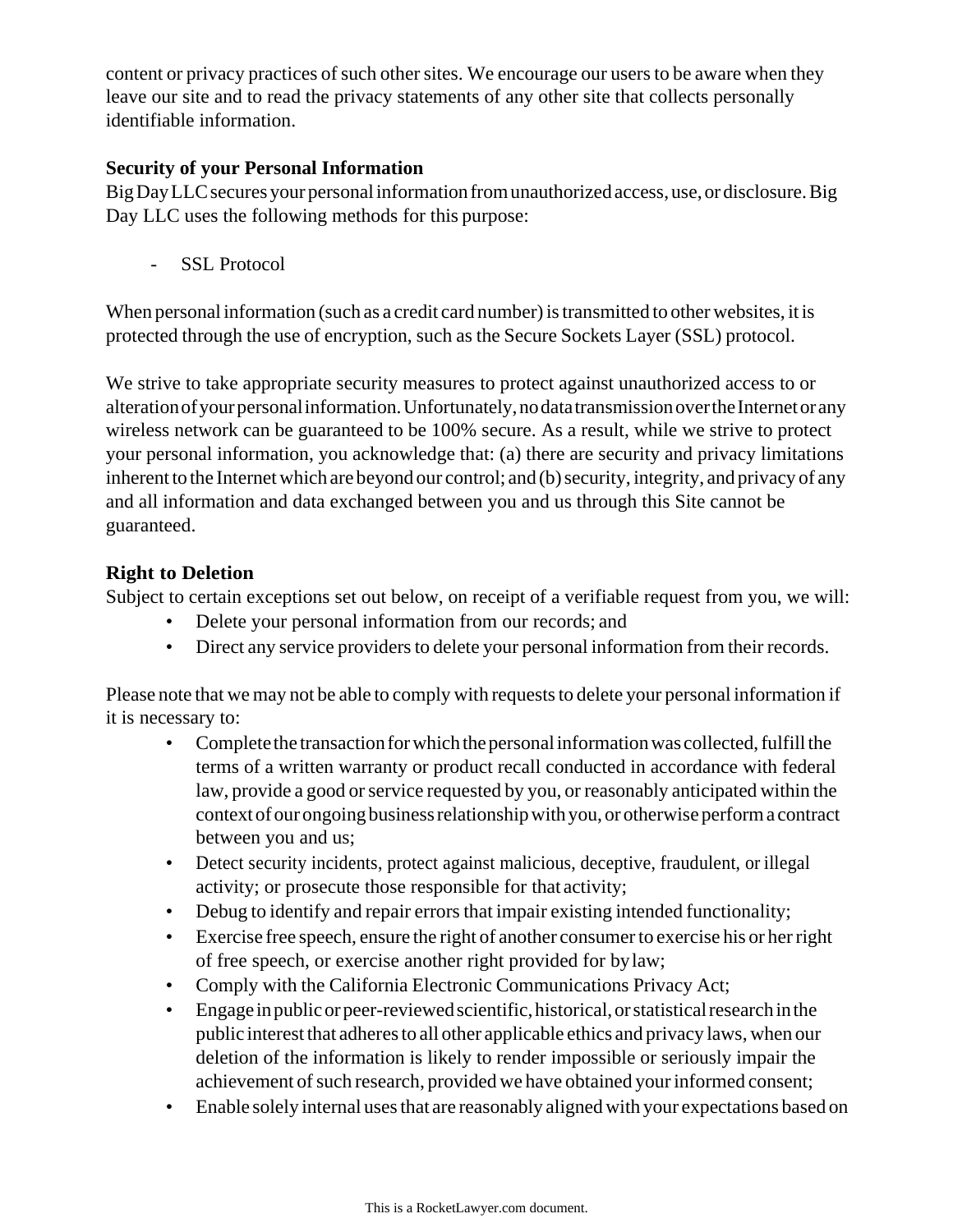your relationship with us;

- Comply with an existing legal obligation; or
- Otherwise use your personal information, internally, in a lawful manner that is compatible with the context in which you provided the information.

#### **Children Under Thirteen**

Big Day LLC collects personally identifiable information from children under the age of thirteen. Big Day LLC collects this information for the following reason(s): We may collect, grade level, name, age, Birthday day and month for cake classes and freebies..

We provide information about our personal data practices for children on our home page and wherever we knowingly collect personal data from children on our Web site. If you are under the age of thirteen, you must ask your parent or guardian for permission to use this website.If you are a parent and you have questions regarding our data collection practices, please contact us using the information provided at the end of this Statement of Privacy.

#### **E-mail Communications**

From time to time, Big Day LLC may contact you via email for the purpose of providing announcements, promotional offers, alerts, confirmations, surveys, and/or other general communication. In order to improve our Services, we may receive a notification when you open an email from Big Day LLC or click on a link therein.

If you would like to stop receiving marketing or promotional communications via email from Big Day LLC, you may opt out of such communications by emailing eva@bigdaycakesaz.com to be removed.

## **Changes to this Statement**

Big Day LLC reserves the right to change this Privacy Policy from time to time. We will notify you about significant changes in the way we treat personal information by sending a notice to the primary email addressspecified in your account, by placing a prominent notice on oursite, and/or by updating any privacy information on this page. Your continued use of the Site and/or Services availablethroughthis Site after such modifications will constitute your: (a) acknowledgment of the modified Privacy Policy; and (b) agreement to abide and be bound by that Policy.

#### **Contact Information**

Big Day LLC welcomes your questions or comments regarding this Statement of Privacy. If you believe that Big Day LLC has not adhered to this Statement, please contact Big Day LLC at:

Big Day LLC Buckeye, Arizona85326

Email Address: [eva@bigdaycakesaz.com](mailto:eva@bigdaycakesaz.com)